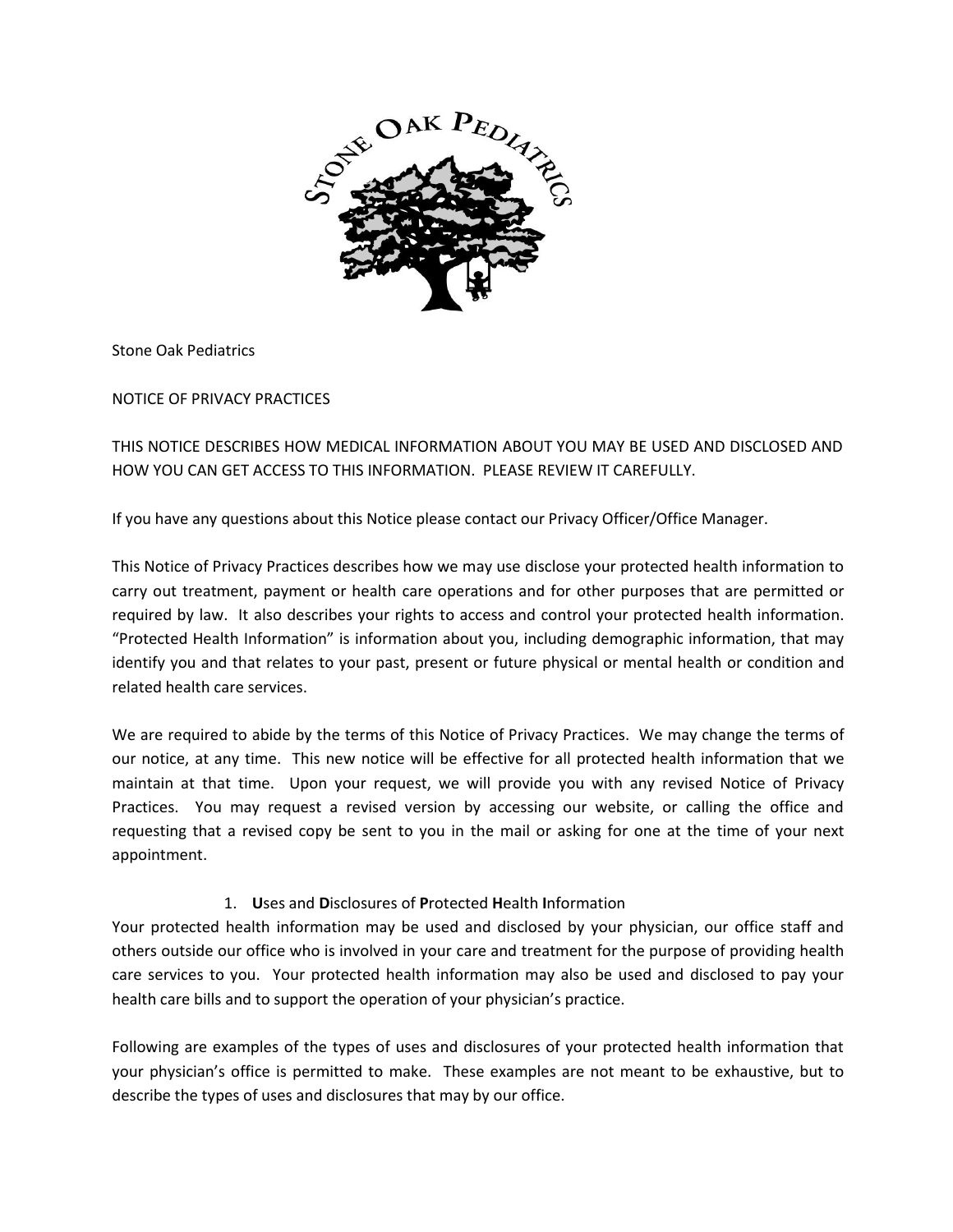#### Treatment:

We will use or disclose your protected health information to provide, coordinate, or manager your health care and any related services. This includes the coordination or management of your health care with another provider. For example, we would disclose your protected health information, as necessary, to a home health agency that provides care to you. We will also disclose protected health information to other physician who may be treating you. For example, your protected health information may be provided to a physician to whom you have been referred to ensure that the physician has the necessary information to diagnose or treat you. In addition, we may disclose your protected health information from time=to-time to another physician or health care provider (e.g., a specialist or laboratory) who, at the request of your physician, becomes involved in your care by providing assistance with your health care diagnosis or treatment to your physician.

#### Payment:

Your protected health information will be used and disclosed, as needed, to obtain payment for your health care services provided by us or by another provider. This may include certain activities that your health insurance plan may undertake before it approves or pays for the health care services we recommend for you such as: making a determination of eligibility or coverage for insurance benefits, reviewing services provided to you for medical necessity, and undertaking utilization review activities. For example, obtaining approval for a hospital stay may require that your relevant protected health information be disclosed to the health plan to obtain approval for the hospital admission.

### Health Care Operations:

We may use or disclose, as needed, your protected health information in order to support the business activities of your physician's practice. These activities include, but are not limited to, quality assessment activities, employee review activities, training of medical students, licensing, fundraising activities, and conducting or arranging for other business activities.

We will share your protected health information with third party "business associates" that perform various activities (for example, billing or transcription services) for our practice. Whenever an arrangement between our office and a business associate involves the use or disclosure of your protected health information, we will have a written contract that contains terms that will protect the privacy of your protected health information.<br>We may use of disclose your protected health information, as necessary, to provide you with

information about treatment alternative or other health-related benefits and services that may be of interest to you. You may contact our Privacy Officer to request that these materials not be sent to you.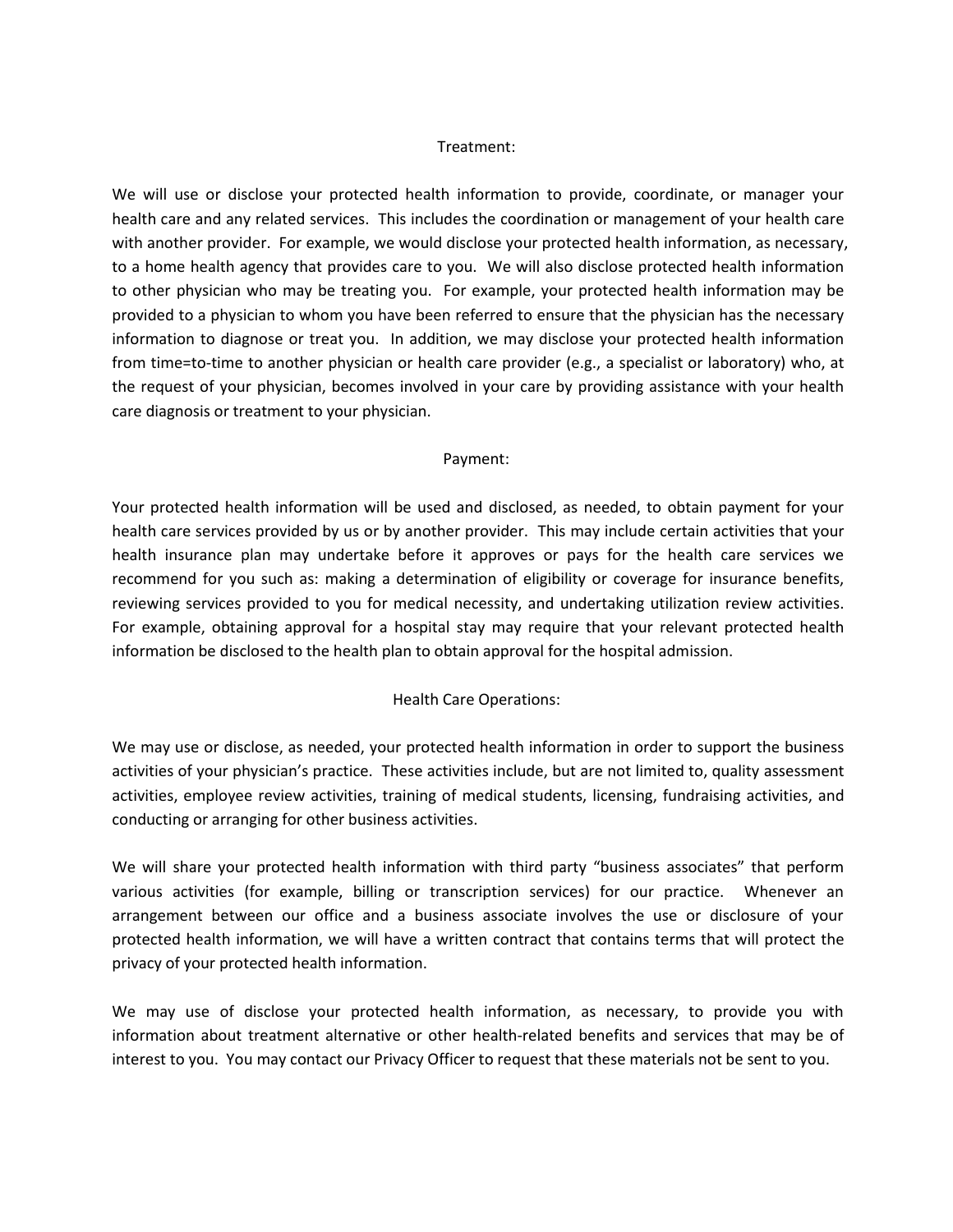We may use or disclose your demographic information and the dates that you received treatment from your physician, as necessary, in order to contact you for fundraising activities supported by our office. If you do not want to receive these materials, please contact our Privacy Officer and request that theses fundraising materials not be sent to you.

Other permitted and Required Uses and Disclosures That May Be Made Without Your Authorization or Opportunity to Agree or Object

We may use or disclose your protected health information in the following situations without your authorization or providing you the opportunity to agree or object. These situations include: Required By Law: We may use or disclose your protected health information to the extent that the use of disclosure is required by law. The use or disclosure will be made in compliance with the law and will be limited to the relevant requirements of the law. You will be notified, if required by law, of any such uses or disclosures.

Public Health: We may disclose your protected health information for public health activities and purposes to a public health authority that is permitted by law to collect or receive the information. For example, a disclosure may be made for the purpose of preventing or controlling disease, injury or disability.

Communicable Diseases: We may disclose your protected health information, if authorized by law, to a person who may have been exposed to acommunicable disease or may otherwise be at risk of contracting or spreading the disease or condition.

Health Oversight: We may disclose protected health information to a health oversight agency for activities authorized by law, such as audits, investigations, and inspections. Oversight agencies seeking this information include government agencies that oversee the health care system, government benefit programs, other government regulatory programs and civil rights laws.

Abuse or Neglect: We may disclose your protected health information to a public health authority that is authorized bylaw to receive reports of child abuse or neglect. In addition, we may disclose your protected health information if we believe that you have been a victim of abuse, neglect or domestic violence to the government agencies that oversee the health care system, government benefit programs, other government regulatory programs and civil rights laws.

Legal Proceedings: We may disclose protected health information in the course of any judicial or administrative proceeding, in response to an order of a court or administrative tribunal (to the extent such disclosure is expressly authorized), or in certain conditions in response to a subpoena, discovery request or other lawful process.

Law Enforcement: We may also disclose protected health information, so long as applicable legal requirements are met, for law enforcement purposes. These law enforcement purposes include (1) legal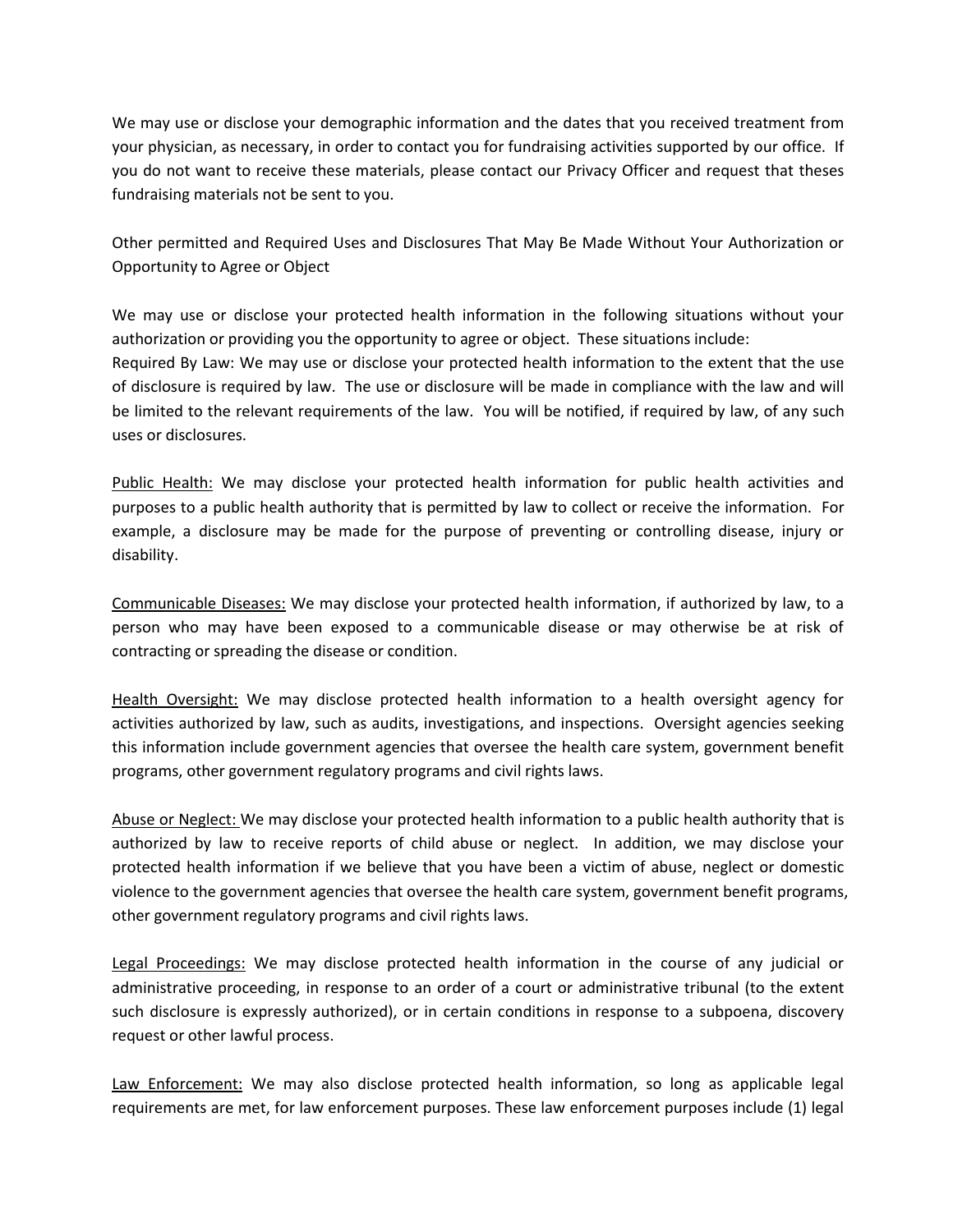processes and otherwise required by law, (2) limited information requests for identification and location purposes, (3) pertaining to victims of a crime, (4) suspicion that death has occurred as a result of criminal conduct, (5) in the event that a crime occurs on the premises of our practice, and (6) medical emergency (not on our practice's premises) and it is likely that a crime has occurred or medical examiner to perform other duties authorized by law. We may also disclose protected health information to a funeral director, as authorized by law, in order to permit the funeral director to carry out their duties. WE may disclose such information in reasonable anticipation of death. Protected health information may be used and disclosed for cadaveric organ, eye or tissue donation purposes.

### Uses and Disclosures of Protected Health Information Based upon Your Written Authorization

Other uses and disclosures of your protected health information will be made only with your written authorization, unless otherwise permitted or required by law as described below. You may revoke this authorization in writing at any time. If you revoke your authorization, we will no longer use or disclose your protected health information for the reasons covered by your written authorization. Please understand that we are unable to take back any disclosures already made with your authorization.

Others Involved in Your Health Care or Payment for your Care: Unless you object, we may disclose to a member of your family, a relative, a close friend or any other person you identify, your protected health information that directly relates to that person's involvement in your health care. If you are unable to agree or object to such a disclosure, we may disclose such information as necessary if we determine that it is in your best interest based on our professional judgement. We may use or disclose protected health information to notify or assist in notifying a family member, personal representative or any other person that is responsible for your care of your location, general condition or death. Finally we may use or disclose your protected health information to an authorized public or private entity to assist in disaster relief efforts and to coordinate uses and disclosures to family or other individuals involved in your health care.

Notification purposes as described in this Notice of Privacy Practices. Your request must state the specific restriction requested and to whom you want the restriction to apply.

Your physician is not required to agree to a restriction that you may request. If your physician does agree to the requested restriction, we may not use or disclose your protected health information in violation of the restriction unless it is needed to provide emergency treatment. With this in mind, please discuss any restriction you wish to request with your physician.

You have the right to request to receive confidential communications from us by alternative means or at an alternative location. We will accommodate reasonable request. We may also condition this accommodation by asking you for information as to how payment will be handled or specification of an alternative address or other method of contact. We will not request an explanation from you as to the basis for the request. Please make this request in writing to our Privacy Officer.